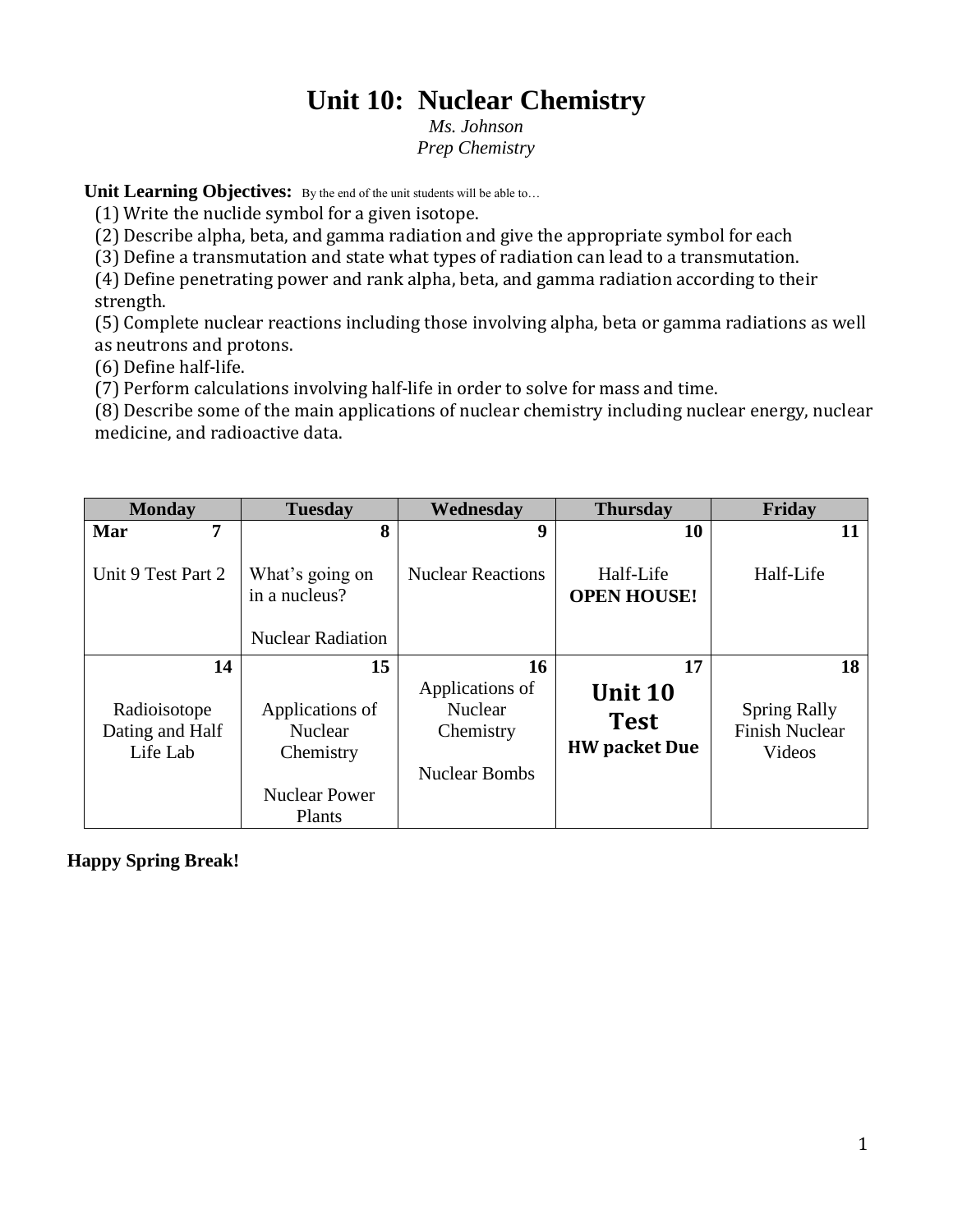# **What is going on in the nucleus of an atom?**

Review: Parts of an atom



*Did you notice that even though the protons in the nucleus have the same charge(positive) and it is known that like charges repel each other, that the protons are able to be crammed together into the nucleus! How is this possible?*

\_\_\_\_\_\_\_\_\_\_\_\_\_\_\_\_\_\_\_\_\_\_\_\_\_\_\_\_\_\_\_\_\_\_\_\_\_\_\_\_\_\_\_\_\_\_\_\_\_\_\_\_\_\_\_\_\_\_\_\_\_\_\_\_\_\_\_\_\_\_\_\_\_\_\_\_\_\_\_\_\_\_\_

|                | What's happening?                                                               | <b>Diagram</b>                                                                                                                                           |
|----------------|---------------------------------------------------------------------------------|----------------------------------------------------------------------------------------------------------------------------------------------------------|
|                | Proton has 2 force fields                                                       |                                                                                                                                                          |
| 2 <sub>1</sub> | When 2 protons come within<br>the proximity of each other<br>they REPEL!        | Protons repel each other due to what force?                                                                                                              |
| 3 <sup>1</sup> | But if 2 protons can be<br>accelerated toward each<br>other at high speeds then | Then the nuclear force over powers the repulsive magnetic<br>fields and allows the protons to stick together!<br>This process occurs naturally in stars. |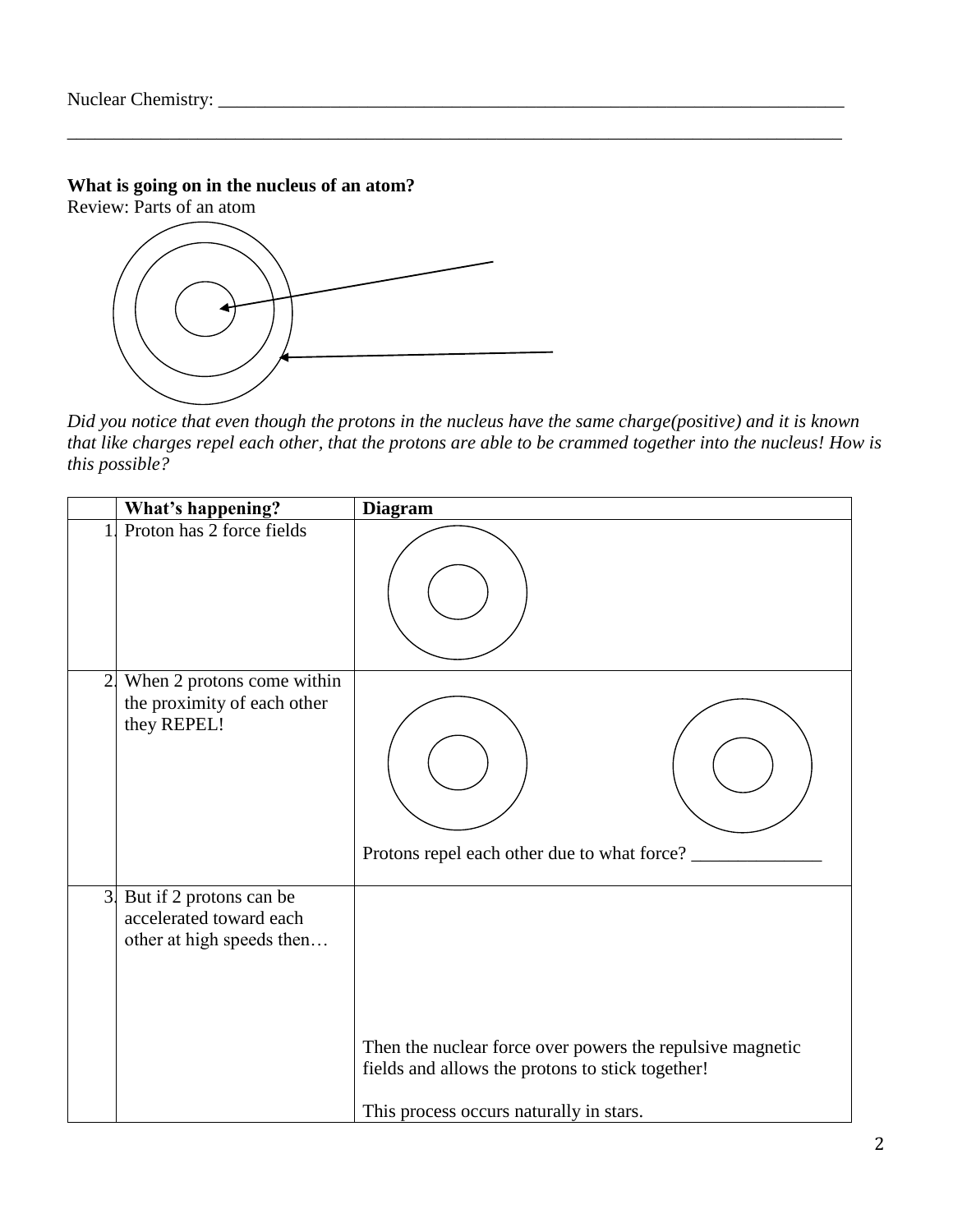|                                                                                         | We can also do this in labs with machines called                                                                                                          |
|-----------------------------------------------------------------------------------------|-----------------------------------------------------------------------------------------------------------------------------------------------------------|
| 4. Neutrons have <u>no</u> magnetic<br>field but they do have a<br>nuclear force field. | This allows neutrons to stick together and to not repel each<br>other!                                                                                    |
|                                                                                         | Neutrons stabilize the nucleus by spreading the protons apart—<br>magnetic repulsion decreases exponentially with distance!                               |
|                                                                                         | But--- there is still repulsion because there is a lot of energy<br>stored in the nucleus, where the protons are constantly battling<br>these two forces. |

# **Nuclear Radiation**

The nucleus of certain isotopes is unstable. These isotopes are called \_\_\_\_\_\_\_\_\_\_\_\_\_\_\_\_\_\_\_\_\_\_\_\_\_\_\_. These isotopes can emit RADIATION!

**Nuclide Symbol-** A nuclide symbol gives the mass and the number of protons for a given isotope of an atom.

Ex**.** The nuclide symbol for radium-228 is

Ex. Write the nuclide symbol for chlorine-37

| Type of<br>Radiation | Symbol | <b>Notes</b>                                                   | Example |
|----------------------|--------|----------------------------------------------------------------|---------|
| Alpha                |        | Alpha radiation produces an                                    |         |
|                      |        | alpha particle, which has the<br>same structure as a helium    |         |
|                      |        | nucleus                                                        |         |
|                      |        |                                                                |         |
| <b>B</b> eta         |        | Beta radiation produces a beta<br>particle, which has the same |         |
|                      |        | structure as an electron. In the                               |         |
|                      |        | nucleus, a neutron changes into a<br>proton and an electron    |         |
| Gamma                |        | Gamma radiation does not give                                  |         |
|                      |        | off a particle, instead high                                   |         |
|                      |        | energy radiation is given off in                               |         |
|                      |        | the form of electromagnetic                                    |         |
|                      |        | waves. An "excited" element                                    |         |
|                      |        | gives off gamma radiation and                                  |         |
|                      |        | returns to the "ground" state.                                 |         |

## *There are three main types of Radiation.*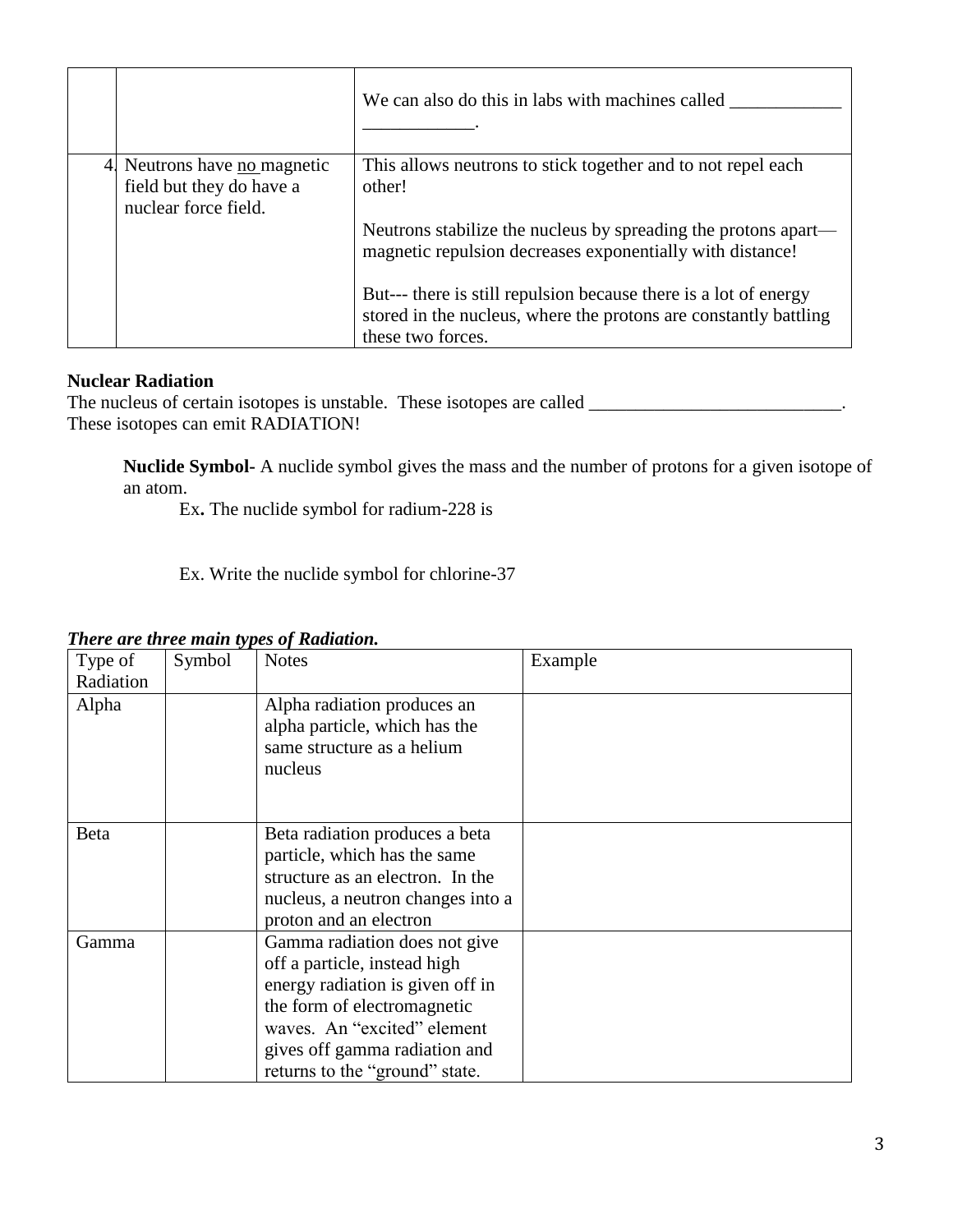## **Video**: Acute Radiation Syndrome

- 1. What is a rad?
- 2. What is acute radiation syndrome?
- 3. What are some effects of ARS on the body? (List three)

**Penetrating Power:** describes the strength of each form of nuclear radiation.

- Alpha particles: \_\_\_\_\_\_\_\_\_\_\_\_\_\_\_\_\_\_\_\_\_\_\_\_\_\_\_\_\_\_\_\_\_\_\_\_\_\_\_\_\_\_\_\_\_\_\_\_\_\_\_\_\_\_\_\_\_\_\_\_
- Beta Particles: \_\_\_\_\_\_\_\_\_\_\_\_\_\_\_\_\_\_\_\_\_\_\_\_\_\_\_\_\_\_\_\_\_\_\_\_\_\_\_\_\_\_\_\_\_\_\_\_\_\_\_\_\_\_\_\_\_\_\_\_\_
- Gamma Rays: \_\_\_\_\_\_\_\_\_\_\_\_\_\_\_\_\_\_\_\_\_\_\_\_\_\_\_\_\_\_\_\_\_\_\_\_\_\_\_\_\_\_\_\_\_\_\_\_\_\_\_\_\_\_\_\_\_\_\_\_\_





**Nuclear Reactions:** Nuclear reactions affect the nucleus of an atom. In a nuclear reaction, the mass and the number of protons must be equal on both sides of the reaction.

\_\_\_\_\_\_\_\_\_\_\_\_\_\_\_\_\_\_\_\_\_\_\_\_\_\_\_\_\_\_\_\_\_\_\_\_\_\_\_\_\_\_\_\_\_\_\_\_\_\_\_\_\_\_\_\_\_\_\_\_\_\_\_\_\_\_\_\_\_\_\_\_\_\_\_\_\_\_\_\_\_\_\_

## **Transmutation:** \_\_\_\_\_\_\_\_\_\_\_\_\_\_\_\_\_\_\_\_\_\_\_\_\_\_\_\_\_\_\_\_\_\_\_\_\_\_\_\_\_\_\_\_\_\_\_\_\_\_\_\_\_\_\_\_\_\_\_\_\_\_\_\_\_\_\_\_\_

## **Types of Nuclear Reactions:**

- **1. Alpha Decay:**
- **2. Beta Decay**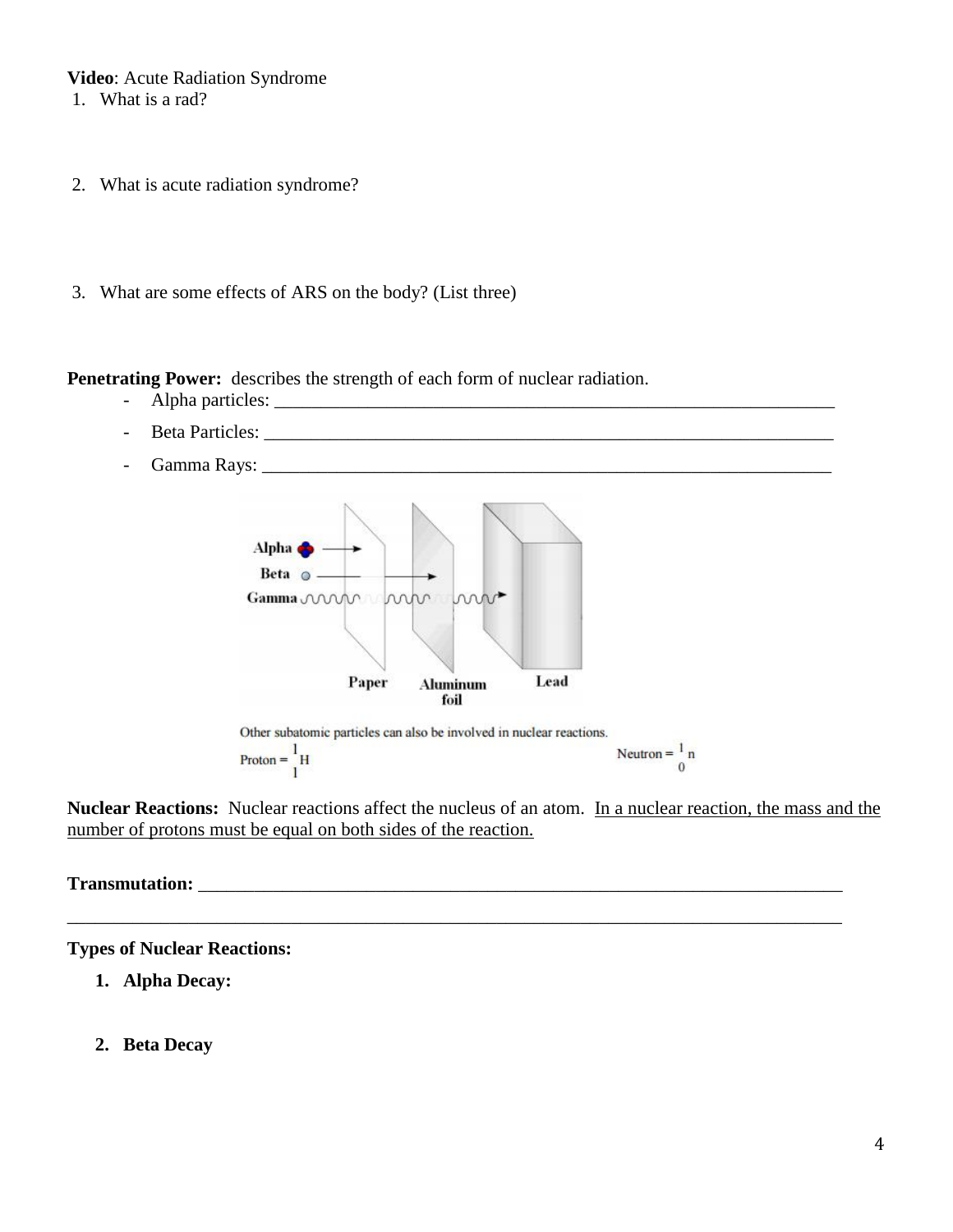- **3. Fusion**: This is what happens in stars and particle accelerators! Two smaller Nuclei will collide with enough energy to stick together and form a larger nucleus.
- **4. Fission**: This is what happens in bombs and nuclear power plants. A large nucleus splits into two smaller "daughter nucleus" and 1-5 neutrons.

# **Chain Reaction:** *Chain Reaction:* $\mathbb{R}^n$



An \_\_\_\_\_\_\_\_\_\_\_\_\_\_\_\_\_\_\_\_\_\_\_\_\_\_\_\_\_\_\_\_\_ fission chain reaction will create a \_\_\_\_\_\_\_\_\_\_.

The chain reaction can be controlled by various substances that are cable of absorbing some of the neutrons release by fission. This causes the fissioning to proceed in a linear fashion instead of exponentially increasing. Therefore a controlled fission reaction can be found in the production of

# **Video: A chain Reaction**

1. What happens when an atoms is hit with a neutron? Explain this process.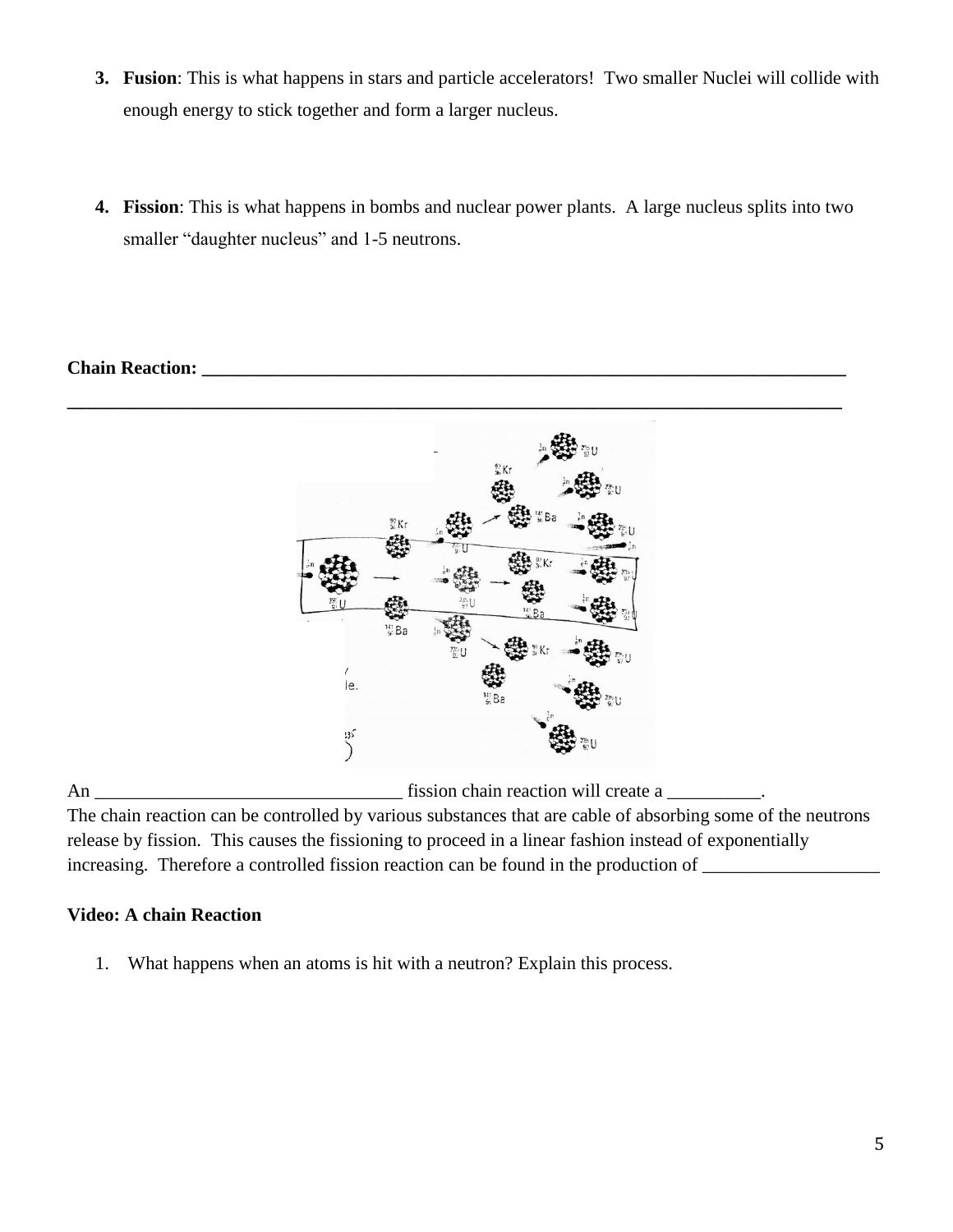## **Ex. complete the following nuclear reactions and state what type of nuclear reaction is taking place.**

1. 
$$
\frac{222}{86}Rn \rightarrow \frac{218}{84}Po + \underline{\qquad}
$$
  
2. 
$$
\frac{99}{43}Tc \rightarrow \underline{\qquad} + \frac{0}{-1}e
$$
  
3. 
$$
\frac{111}{49}In \rightarrow \frac{111}{49}In + \underline{\qquad}
$$
  
4. 
$$
\frac{63}{29}Cu + \frac{2}{1}H \rightarrow \frac{64}{30}Zn + \underline{\qquad}
$$

5. 
$$
\frac{235}{92}U + \frac{1}{0}n \rightarrow \frac{137}{52}Te + \dots + 2\frac{1}{0}n
$$

#### **Half-Life**

Half-life: The amount of time required for the mass of a radioactive element to decay to half of the original amount. Different radioactive isotopes decay at very different rates.

| <b>Isotope</b> | <b>Half Life</b>        |  |
|----------------|-------------------------|--|
| Carbon-14      | 5730 years              |  |
| Uranium-238    | $4.46x109$ years        |  |
| Cobalt-60      | 10.47 minutes           |  |
| Astatine-218   | 1.6s                    |  |
| Phosphorus-32  | 14.28 days              |  |
| Polonium-214   | $1.64x10^{-4}$ seconds  |  |
| Potassium-40   | $1.3 \times 10^9$ years |  |

## **Carbon Dating Videos:**

- 1. Why is the carbon atom unique?
- 2. What is carbon-14? What is unique about carbon-14?
- 3. What happens to the amount of carbon-14 in an organism after the organism dies?
- 4. How can scientists determine when an organism died using carbon-14? Explain this process.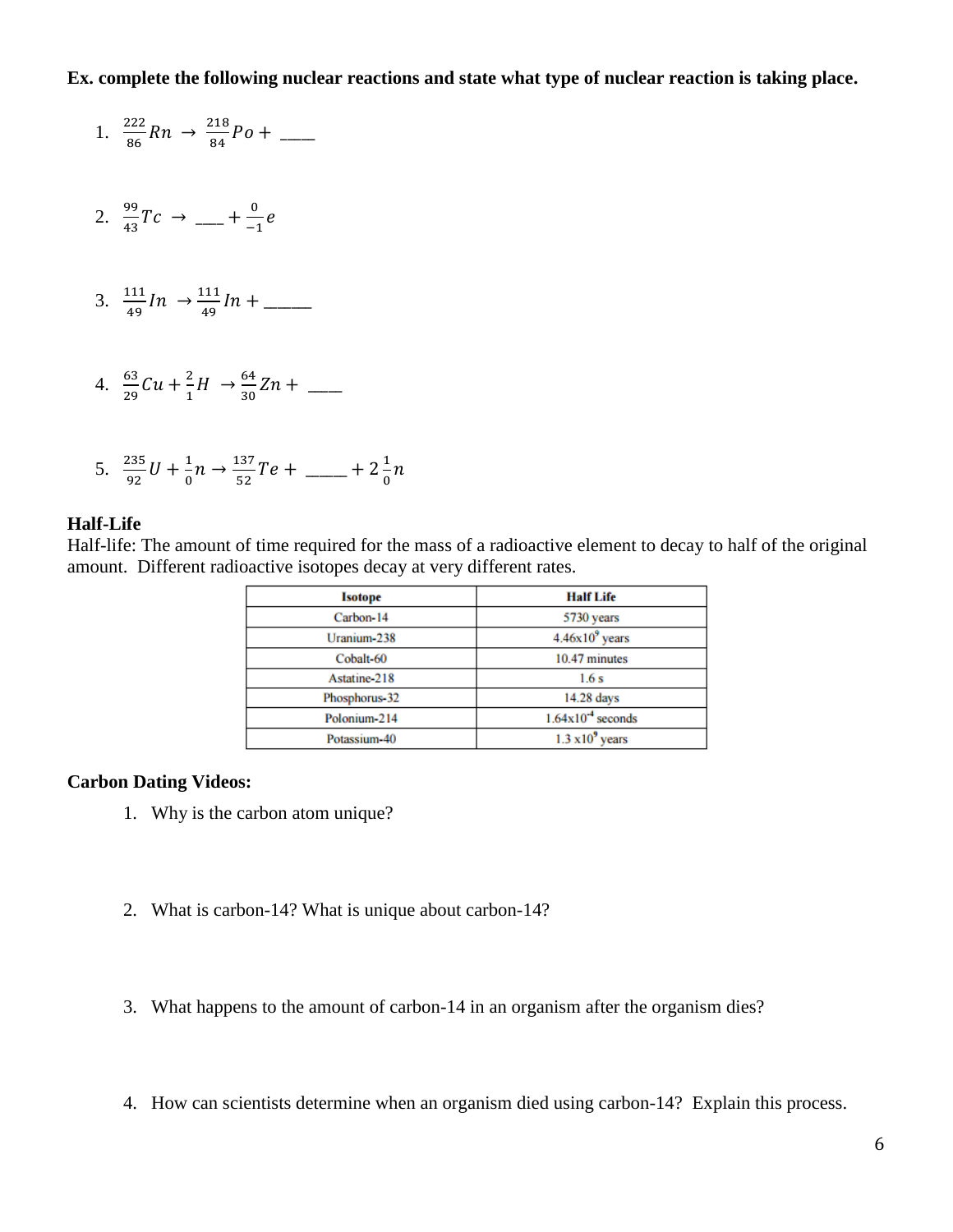**Half Life Equation:** 

 $A = I(0.5)^{\frac{t}{h}}$ 

 $A =$  amount remaining  $I = initial amount$  $t = time$  $h = half$  life

- 1. Carbon-14 has a half-life of 5730 years
	- a. A. What mass of a 100 g sample would remain after 22920 years?

b. How long would it take for a 256.0 g sample to decay to 8.000 g?

c. How long would it take for a sample to decay to 12.5 % of the original amount?

d. If 3.00 g of sample remain after 34380 years, what was the mass of the original sample?

2. A 50 g sample of cesium-137 decays to 12.5 g in 180 years. What is the half life of cesium-137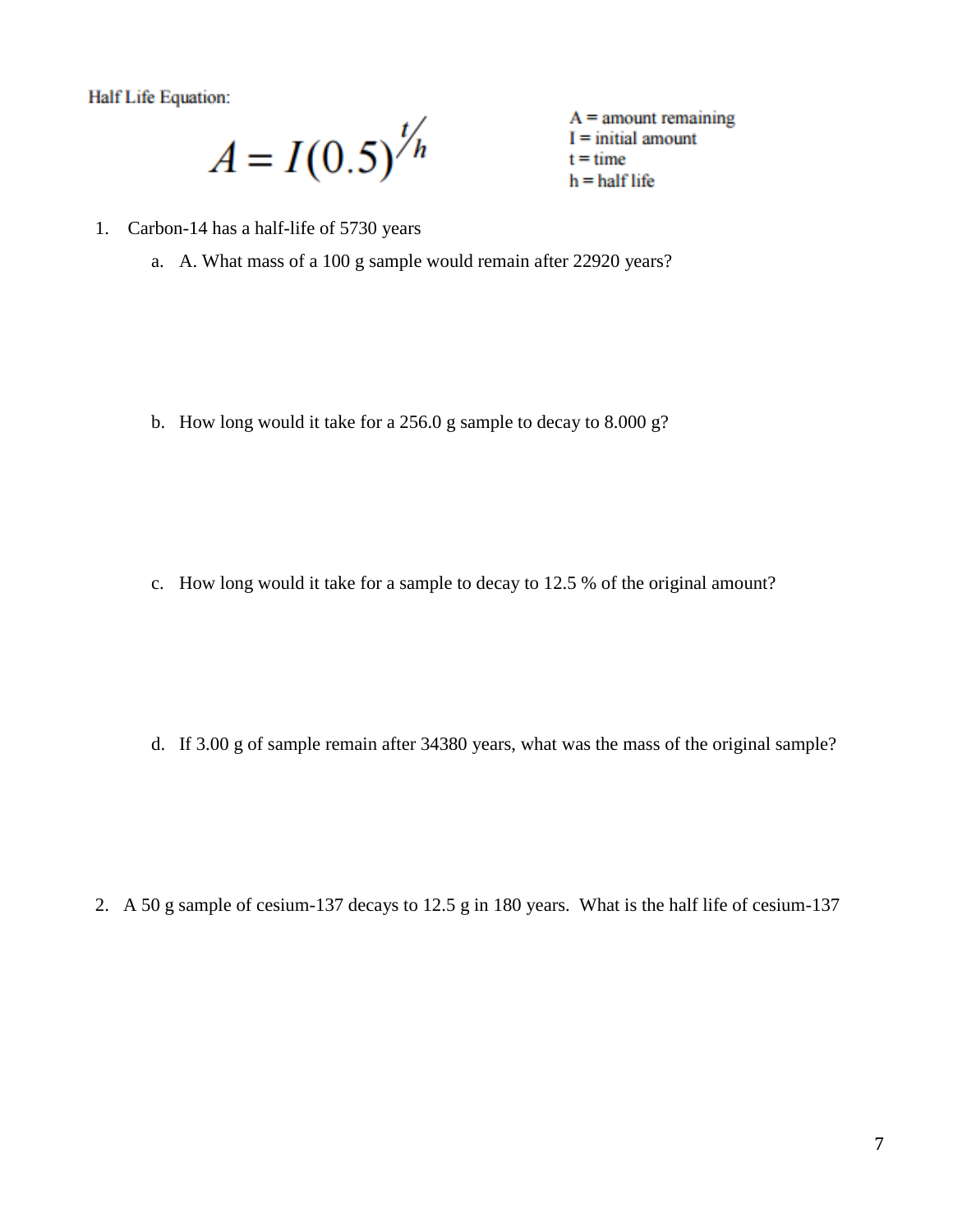## **Radioactive Dating**

## **Carbon Dating**

All organisms take in carbon (plants by photosynthesis and animals by ingestion). The percentage of carbon-14 in the atmosphere is constant and a living organism will have the same percentage. When an organism

dies it no longer takes in new carbon-14. Carbon-14 has a half-life of 5730 years, so as time passes the carbon-14 in the tissue decays. Carbon-14 decays by emission of beta particles.

$$
\frac{14}{6}C \rightarrow \frac{14}{7}N + \frac{0}{-1}e
$$

The percentage of carbon-14 remaining in an organism can be used to determine its age. Carbon dating is best for dating organic materials younger than 50,000 years.

Ex. What would be the age of a sample with 25 % of the carbon-14 remaining?



Ex. What percentage of carbon-14 would remain in a 2000 year sample?

## **Potassium/Argon (K/Ar) Dating**

Potassium is found in rocks produced during volcanic eruptions. Potassium-40 has a half-life of  $1.3 \times 10^9$  years. As time passes, the potassium undergoes beta capture to become argon gas.

$$
\frac{40}{19}K + \frac{0}{-1}e \rightarrow \frac{40}{18}Ar
$$

The argon becomes trapped in air bubbles in the rock. The ration of K:Ar in an object can be used to determine its age. K/Ar dating is best for inorganic materials older than 100,000 years.



Ex. How old is a rock with a K:Ar ration of 0.40?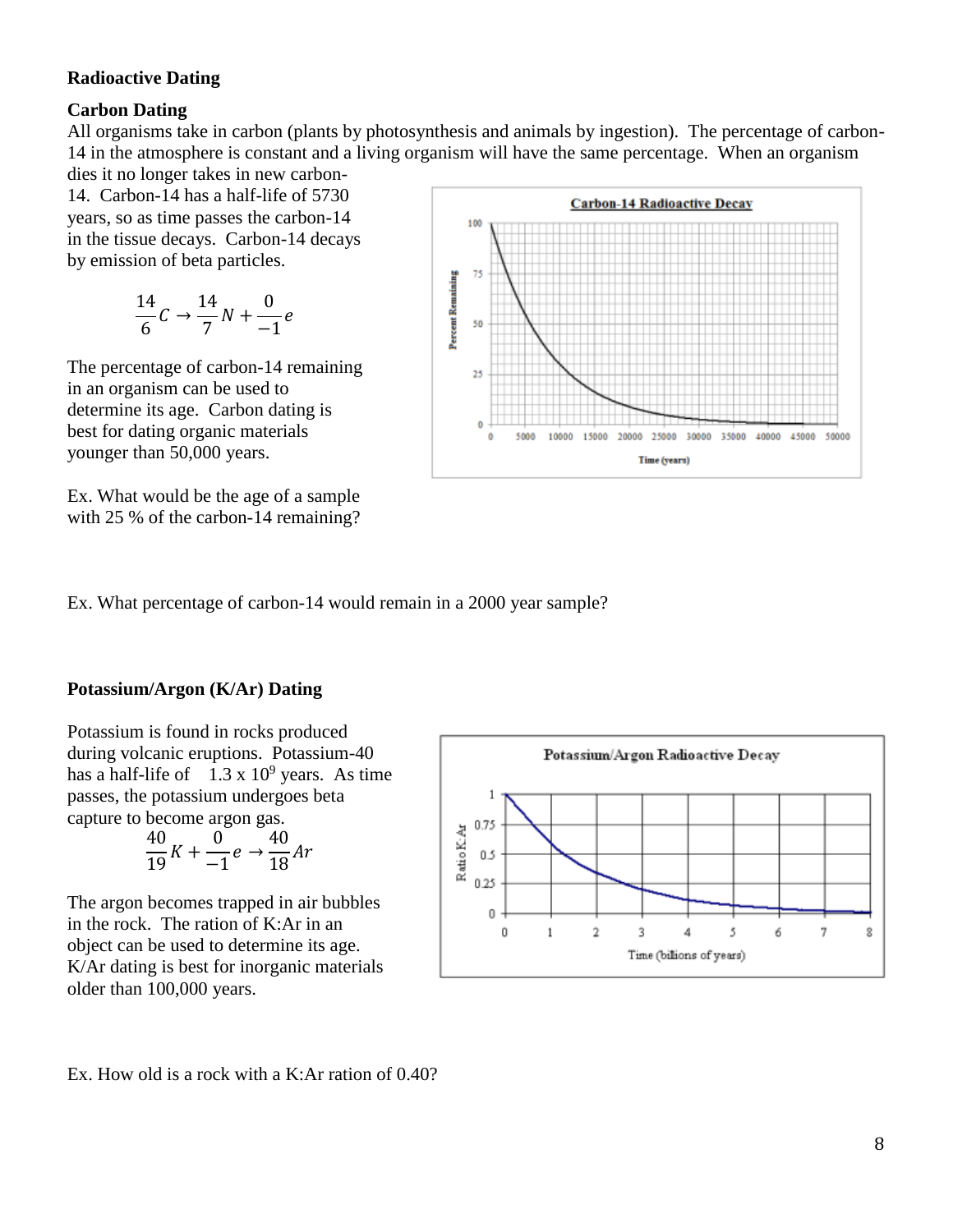# **Applications of Nuclear Chemistry**

# **Nuclear Medicine**

- 1. **Radiation Therapy** Radioactive isotopes can also be used in medical treatments. In radiation therapy, a patient is given a specific dose of radioactive medicine. Radiation therapy is frequently used to treat cancer because fast growing cancer cells are more susceptible to damage by highenergy radiation than are healthy cells.
- 2. **PET scans** In a PET scan, a patient is given a radioactive form of a chemical required in metabolism. Fluorine-18 is one of the most common radioisotopes used in PET scans. The decay of fluorine-18 produces a positron. A positron is the antimatter counterpart of an electron/beta particle and has the symbol  $\frac{0}{+1}e$ . When the positron that is produced encounters an electron, the matter-antimatter pair annihilate one another and produce gamma rays. The position of the gamma rays is determined by a computer in order to create a three dimensional picture of a patients organs. PET scans are used in diagnosing cancer, detecting heart diseases, and analyzing brain disorders.
- 3. Bone Scans- For a bone scan, a patient is administered technetium-99. The body will take up technetium-99 with other minerals required in metabolism. Areas of higher than normal uptake will generally be indicative of fractures, infections, or tumors. Technetium-99 emits gamma rays which can be detected by cameras to create a detailed picture of the body.

# **Nuclear Energy (See Videos- Chernobyl and )**

4. **Nuclear Power Plants**- can be used to harness energy produced in nuclear reactions. In a reactor the energy from the reactions used to heat large quantities of water to produce steam. The energy from this process is harness using a generator and then converted into electricity. The main component of nuclear fuel is uranium-235.